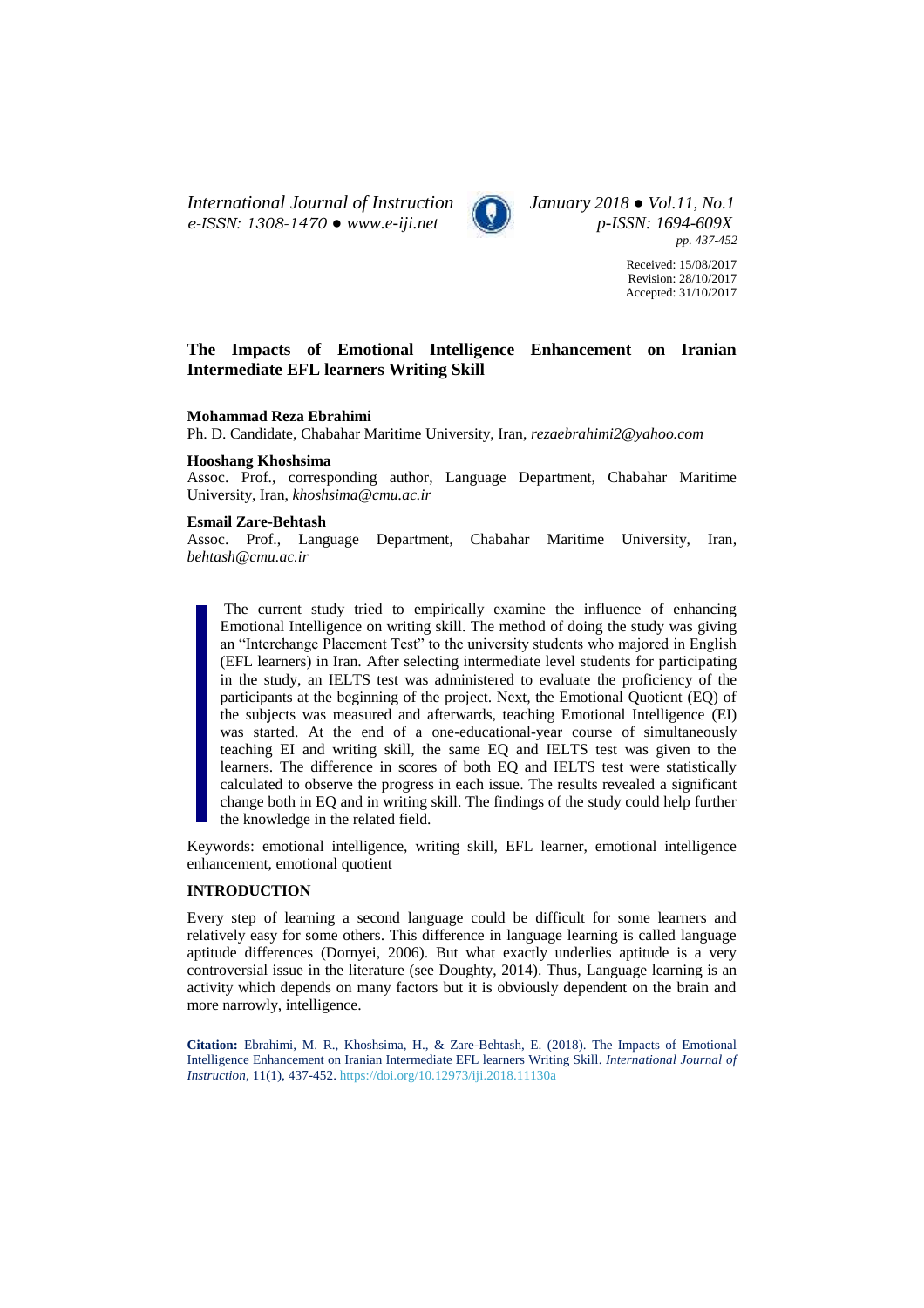To measure intelligence, Intelligence Ouotient (IO) was applied early in  $20<sup>th</sup>$  century. Alfred Binett, a French psychologist was one of the greatest figures in modern intelligence testing movement. He collaborated on devising a measure for evaluating children's mental age (Mayers, 1998). Later some studies linked IQ to the potential for success (Weschler, 1958) and also with leadership success (Lord, Devader, & Alliger, 1986). Insofar as not taking into account some factors like environment and culture, these measures were criticized and challenged on their validity (Riggio, Murphy, & Pirozzolo, 2002). But nowadays, it is believed that IQ is not the only factor involved in success of an individual. There could be found some other parameters such as Emotional Intelligence (EI). Davis (2004) argued that whereas IQ affords the floor for accomplishments, EQ determines the 'ceiling' - that is, how high one can rise compared to others with the same cognitive and technical skills (p. 12). IQ contributes to approximately 20% of success and the remaining 80% could be assigned to other factors (Hunter & Hunter, 1984; Schmidt & Hunter, 1981). As Goleman (2005) argued EQ does the lion's share of achievement. To be more accurate, he stated that cognitive intelligence affords merely 20% of success and the rest is attributable to the skills and emotional intelligence; though it must be also noted that Goleman (2005, p. xiii) wrote that others who supposed that EI predicts huge proportions of achievement had misinterpreted his 1995 book. Despite some controversies on the role of EQ in success, it could be argued that all in all, EQ is a key factor in success, yet the intensity of effectiveness and efficiency varies according to different theories. Therefore, it is safe to conclude that IQ and EQ are important factors for success, more narrowly success in language learning and teaching, so the current study tried to experimentally add evidence to the role of EQ in success.

### **Emotional Intelligence**

EQ has been defined in many different terms by many researchers in the field. The definitions almost overlap, but there are also differences. It was described as the ability to recognize, understand, adjust, and harness emotions (Salovey & Mayer, 1990; Schutte, et al., 1998). Emotional intelligence can be defined as the ability to monitor one's own and other people's emotions, to discriminate between different emotions and label them appropriately and to use emotional information to guide thinking and behavior. Emotional intelligence also reflects abilities to join intelligence, empathy and emotions to enhance thought and understanding of interpersonal dynamics. However, controversies exist regarding the definition of EQ, considering terminology and also operationalizations.

Emotional intelligence is defined as the awareness of an individual of his emotions and other's emotions and the ability to recognize and control them and also the ability to express sympathy for others. EQ deals with evaluating aspects of a situation (positive or negative) and making suitable solutions in stressful situations (Mayer, Salovey, & Caruso, 2004). Accordingly, EQ is the ability to recognize emotions, to access and generate them in order to aid thought, to comprehend emotions and emotional knowledge, and to reflectively control them to advance emotional and intellectual growth (Mayer & Salovey, 1997). 'EQ is the ability to monitor one's own and other's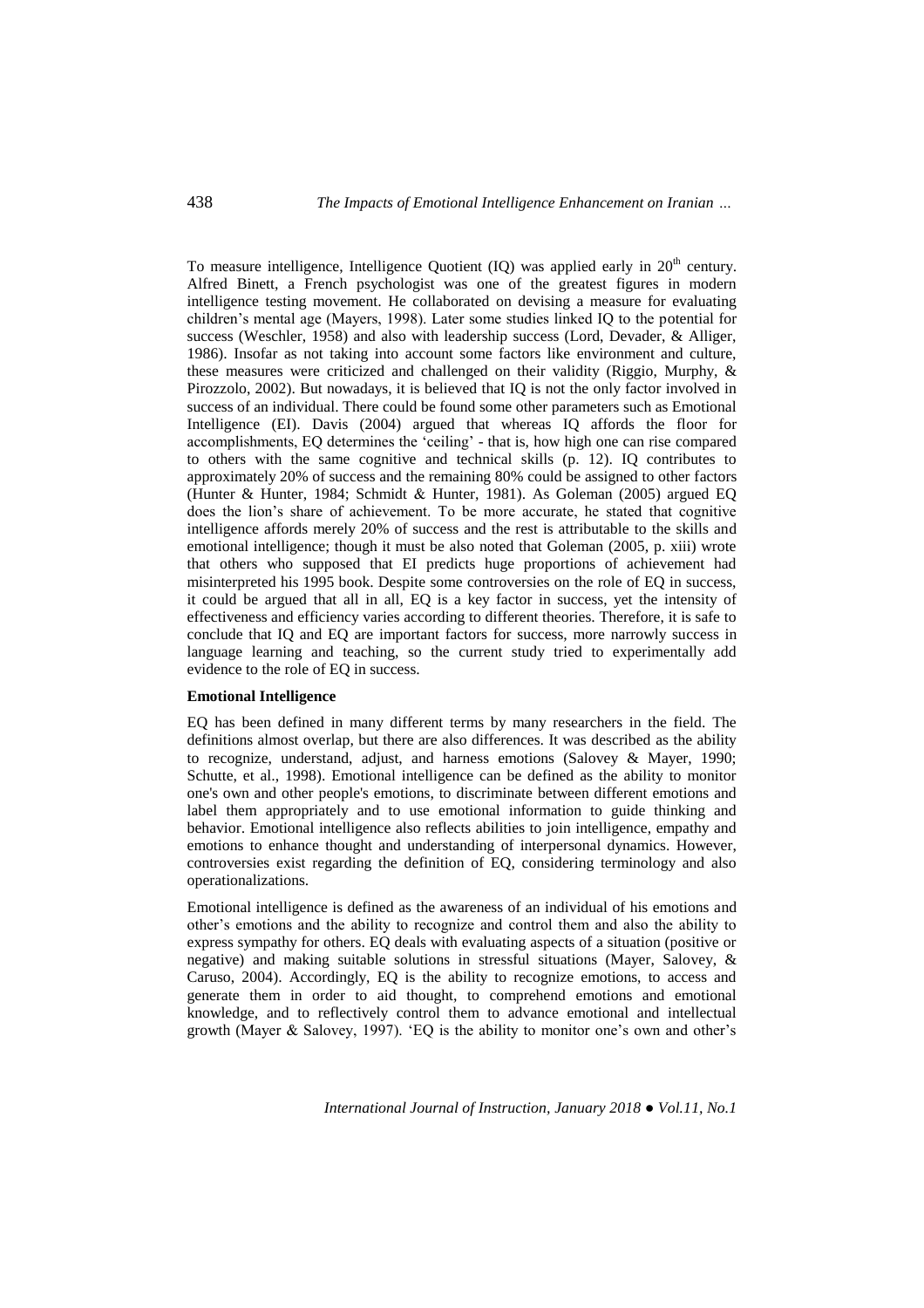feelings, to differentiate among them and to utilize this information to direct one's thinking and actions' (Salovey & Mayer, 1990). Emotional intelligence concerns the process of one's appraisal of his own and others' emotions, expressing feelings appropriately, processing emotional information and regulation of emotions to make the life better (Bown & White, 2010; Ghanadi & Ketabi, 2014; Razavi, 2014; Salovey & Mayer, 1990).

Bar-On (1997) explains EQ as a series of non-cognitive abilities, competencies and skills that influence an individual's level of adaptability to the demands and pressures of the environment. According to him, emotional intelligence may be divided into five categories, respectively: intrapersonal (emotional self-awareness, assertiveness, selfesteem, self-actualization and independence), interpersonal (empathy, interpersonal relationships and social responsibility), adaptability (problem solving, reality testing, and flexibility), stress management (stress tolerance, impulse control) and general mood (happiness and optimism ). There are three main models of EQ: Ability model, Trait model, Mixed model (usually subsumed under trait EQ).

### **EI and its Influence in Various Fields**

Jenkins, Oatley and Stein (1998), claimed that emotions are central to human life. EI could be listed among one of the most important known and investigated affective concepts which is increasingly attracting attention. It has been found that EI is very influential in successful learning (p. 136). With the development of humanism educators started paying attention to the learners' affective factors such as interests, feelings, emotions, confidence, etc. that learners bring to the class (Po-Ying, 2006). For example, foreign language anxiety was checked by Chao (2003) to see if there is any relationship between it and EI among EFL private college students in Taiwan. The findings of his study on 306 learners showed a significant link between EI as a whole factor and foreign language anxiety. Thus, it could be claimed that emotions are influential on language learning. Various areas of human life including achievement and more narrowly language achievement are dependent on social intelligence, and more specifically on emotional intelligence. There is a burgeoning amount of research (e.g.: Alavinia & Agha Alikhani, 2014; Fahim & Pishghadam, 2007; López, 2011; Pishghadam, 2009) which found that emotional intelligence has a say in various areas of language achievement.

## **EI and its relationship with Success, Achievement, and Learning**

Goleman's first publication on EQ claimed that EI could be as powerful and sometimes more powerful than IQ (Goleman, 1995, P: 34). Motivation to learn an L2 and consequently being successful in it was found to be significantly and positively correlated with EI in the study of Alavinia, Bonyadi, and Razavi (2012). In the same line of inquiry, Fahim and Pishghadam (2007) faced the same results in the relationship between emotional intelligence, skills and academic success.

There is a considerable body of evidence which suggests that EQ has a positive impact on student's academic success (Abdullah et al. 2004; Parker et al. 2004a, 2004b); Mayer and Salovey (1997) suggested that general intelligence accounts for almost 10 to 20 percent of success. Regarding its say in academic settings and more particularly in the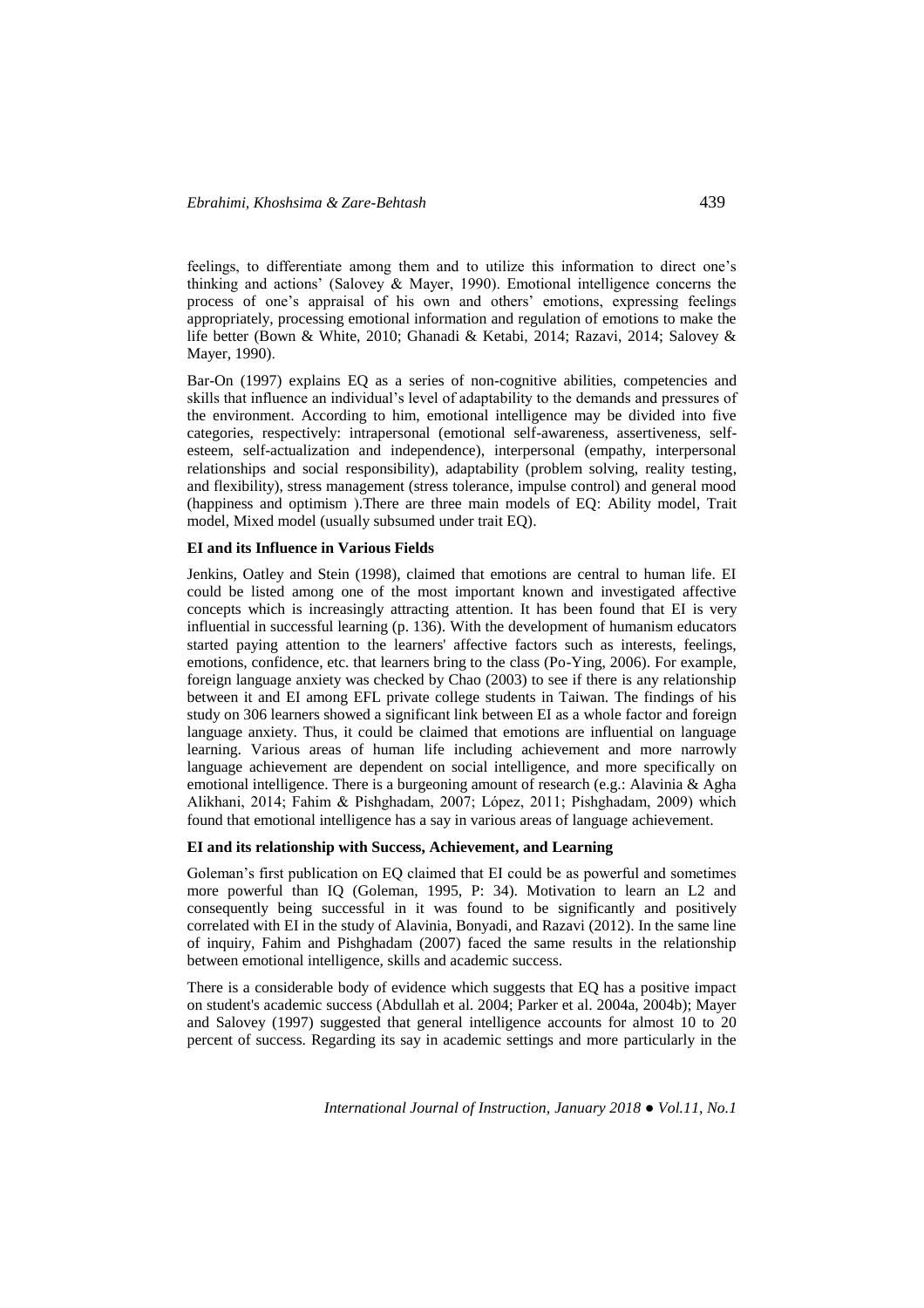realm of language education, there is considerable interest in figuring out whether individual difference measures (other than intelligence) predict academic success. A sizable literature on this issue indicated links between personality and other traits and academic success. As an example, Parker et al. (2004) in a research examining the transition from high school to university, also found that various EQ dimensions predicted academic success. More recently, a small body of empirical research has emerged to indicate that EQ is not unrelated to academic achievement. Petrides, Frederickson, and Furnham (2004) investigated the relationships among EQ, cognitive ability, and academic performance with 650 participants. They figured out that EQ moderated the relationship between cognitive ability and academic performance . Also, there are studies on relationships between EQ and other important skills such as job performance.

### **EI and Language Learning**

Language learning has turned as both necessary and inevitable in the life of at least academicians in the interdependent world. EQ as a probable influential factor in language testing in the world of language education is the focus of the current study since although there is substantial EQ research done in the workplace or on individuals, it needs more attention in education (Hargreaves, 2000; Pekrun and Frese, 1992). "Despite burgeoning research interest in the role of affect in psychological development, emotions experienced in the academic domain have until recently remained a largely unexplored field of psychological research" (Goetz T. et al. 2007, p. 3). Emotions also influence motivation, activation of learning resources, choice of learning strategies (cognitive and metacognitive), and thus on ultimate achievement. Cherniss (2000) claimed that teaching programs seeking development of EI in different areas could be employed. Management, communication and empathy training, stress management and conflict resolution will be improved in his findings through teaching EQ.

Many SLA researchers (MacIntyre, MacKinnon, & Clément, 2009; Dörnyei, 2005; Imai, 2010; López, 2011) argue that foreign language learning is emotionally driven. EFL learners are susceptible to involvement in a range of emotions and feelings throughout learning a foreign language. Riemer (2003) argues that EQ skills improve learning potential of foreign language acquisition. Meng and Wang (2006) also argue that language learning could be facilitated by positive emotions and it also improves language performance.

Foreign language learners' achievement was also investigated by Shahmohamadi and Hasanzadeh (2011) to examine whether it is related to EI in Iranian context. The participants were 111 High Intermediate language learners. They utilized Bar-on's Emotional Quotient Inventory. No significant relationship between emotional intelligence as a whole factor and language achievement could be found, yet some of the components of emotional intelligence, like intrapersonal and general mood and some subcomponents (i.e., independence, self-assertion, and optimism) were statistically significantly related to language achievement. Two components of emotional intelligence, intrapersonal and interpersonal, could predict language achievement.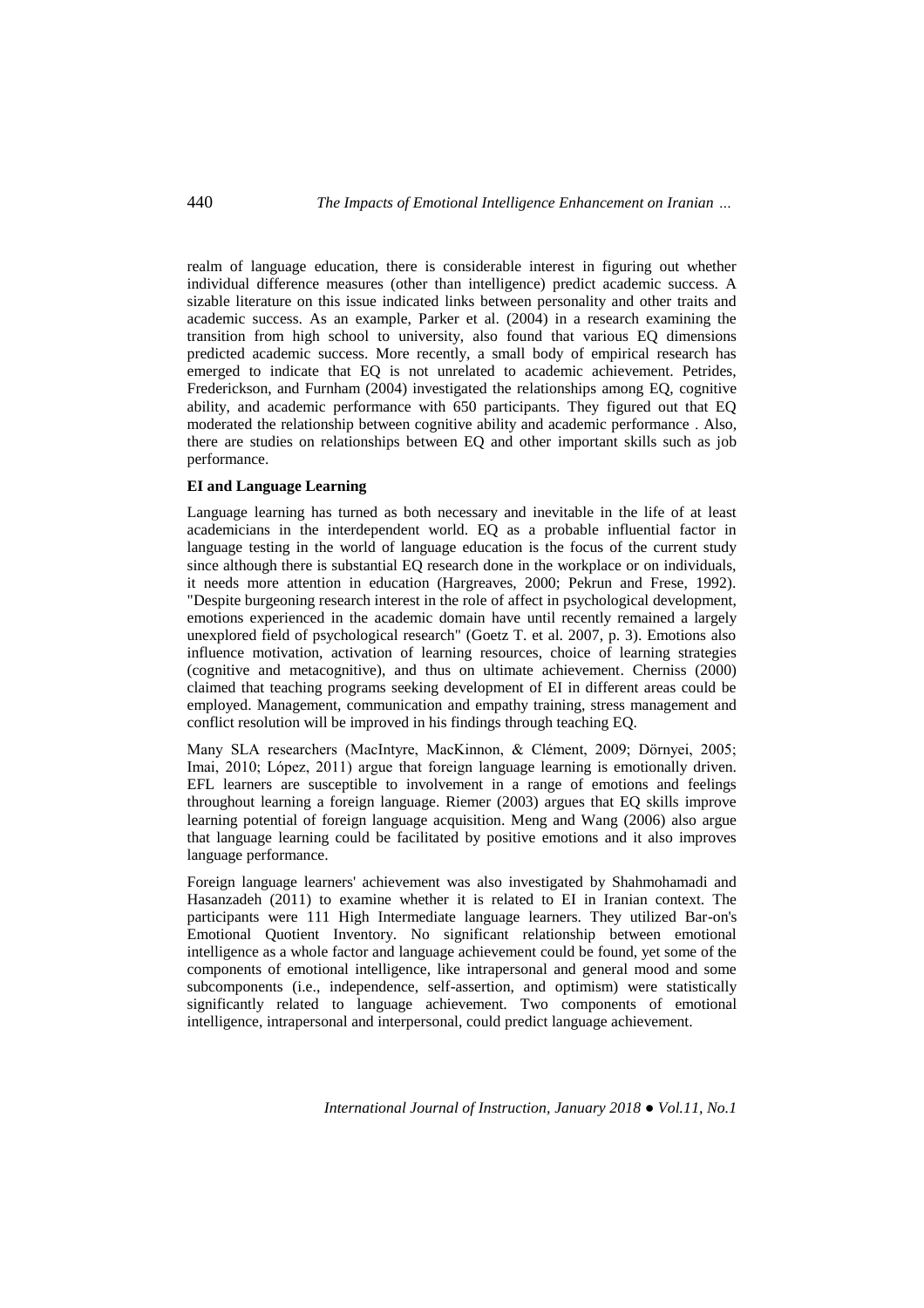### **EI, Writing Skill and Vocabulary Learning**

EI is about intelligent use of emotions and utilizing the power or information contained in emotion to make effective decisions (Ciarrochi & Mayer, 2007). In a seminal text entitled *The Psychology of Writing: The Affective Experience* (Brand, A. 1989) it was theorized for the first time that emotions impact the writing process of novices and professionals in a like manner and also the amount of it was discussed. Brand asserts that without an emotional component a theory of the writing process would be incomplete: He argues that without emotion the writing process is incomplete, bereft of any human points! From the beginning and during the tiresome course of writing and revising and drafting, emotions accompany writers.

Pishghadam (2009) investigated the effect of emotional and verbal intelligence on English language success in Iran. Pishghadam analyzed both the product and process data. The result of the product-based phase revealed that emotional intelligence is instrumental in learning various skills, particularly, productive ones.

Asadollahfam et al. (2012) studied the link between EI and vocabulary knowledge in language learners. 50 EFL learners were the participants at a university in Iran. Nation's (2001) Word Level Test was utilized to assess language learners' vocabulary knowledge and Bar-On's (1997) EI Questionnaire to assess their emotional intelligence score. The findings revealed that language learners with high levels of EI had a high level of vocabulary knowledge. Provided that it is accepted that EQ is important in different areas, what can be done regarding language earning? The current study is after including EQ and also enhancing it in language learning settings in an applied way. Now, it must be examined that EQ is apt to change or not?

### **Is EQ Educable**?

The literature on emotional intelligence shows that EQ can be improved by systematic instructions. There is evidence that EQ can be enhanced and learnt through appropriate learning interventions and trainings (Goleman, 1995; Mayer et al. 1999; Jaeger, 2003; Bar-On. 1997). Gardner (1983) argued that social intelligence (which embraces EQ) is dynamic.

Some years later, Goleman (1995) argued that EQ is apt to change and those who have lower EQ could improve their abilities to identify, express, and regulate emotions. Bar-On (1997), also suggested that EQ continues to develop with age and maturity and therefore can be developed. There are studies which prove such a notion. A study by Sala (2000) showed an improvement of the EQ level of individuals who had participated in the training programs. Slaski and Cartwright (2002) also proved a significant change in the EQ of experimental group after 4 weeks of receiving instructions. Some longitudinal studies also support these findings (eg: Kagan, 1998; Vaillant, 2000). Finally, school-based programs of emotional learning demonstrated similar results (Kusche & Greenberg, 2001). Based on these findings, it could be concluded that EQ enhancement is not impossible. Educational strategies directed toward students' emotions improves academic performance (Pool, 1997). This finding resulted in many educational settings to execute school-based programs for improving emotional learning (SEL). The SEL program refers to the knowledge and skills that students acquire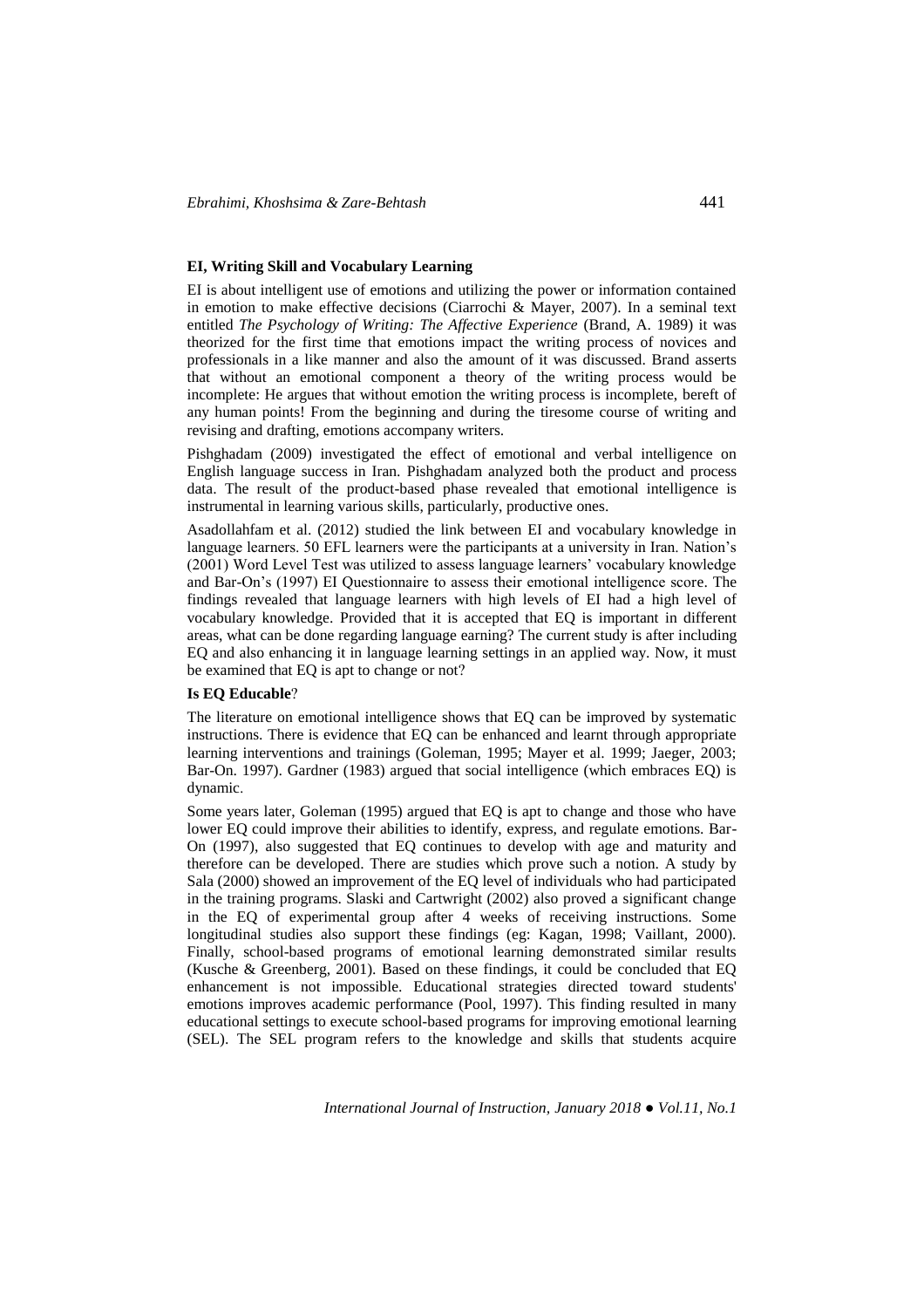through emotional education, instruction or activities (Matthews et al. 2002). Topping et al. 2000) categorized the School-based EQ programs into seven typology interventions, namely "behavior analysis and modification interventions; counselling and therapeutic interventions; social skills training; peer-mediated interventions; cognitive and selfmanaged interventions; multiple interventions; and miscellaneous". The current study is trying to enhance EQ of a group of EFL students through a course on EQ while the learners are learning language and check the results. Writing skill is addressed in the current study, and the influence of teaching EQ on it was studied.

### **METHOD**

The current research is a Quantitative study. "Quasi Experimental Study" design of the current co-relational study was administered by intact group sampling as follows. Questionnaires were used in the study both at the beginning of the experiment and at the end of the educational year which was the period that EQ was being taught to the students.

#### **Participants**

The participants of the study were all studying at the same university (Gonabad University, Iran). Students who study at the same university in Iran, have almost the same level of proficiency in English as they are placed based on a national university entrance exam. However, for reaching a more accurate assessment of the proficiency, students have been carefully selected based on the scores of "Interchange Placement Test" administered by the authors at the beginning of the project.

The participants were 43 intermediate EFL learners, which have been selected from among 56 EFL learners to ensure that there were no outliers among the participants. The profile of the learners goes as follows: they were between 18 and 23 years old all of which were freshman. Out of 30 learners, 18 were females and 12 males in the experimental group. The control group was composed of 13 students (7 male and 6 female). The control group was composed of students who majored in literature while the experimental group majored in applied linguistics (i.e.: English teaching). Almost none of the students attended any conversation class except for regular English classes held in high school and junior high school, thus it could be safely claimed that the proficiency of the participants was not significantly different at the beginning of the project.

### **Data Measurement**

This study utilized the Likert scale which is also termed a summated instrument scale (Coldwell & Herbst, 2004). Each item in EQ questionnaire was allocated a score from 0 – 5, which means that the items can be summed and then they can produce a total score (Coldwell & Herbst, 2004). The higher the total EQ scores, the stronger the emotional intelligence skills would be.

## **Instruments**

For the purpose of the study, the "Bar-On EI" test and a standard and IELTS test were given to the students. For measuring EQ, Bar-On developed a 133-item self-report Emotional Intelligence scale. This test (the emotional quotient inventory EQ-I (offers an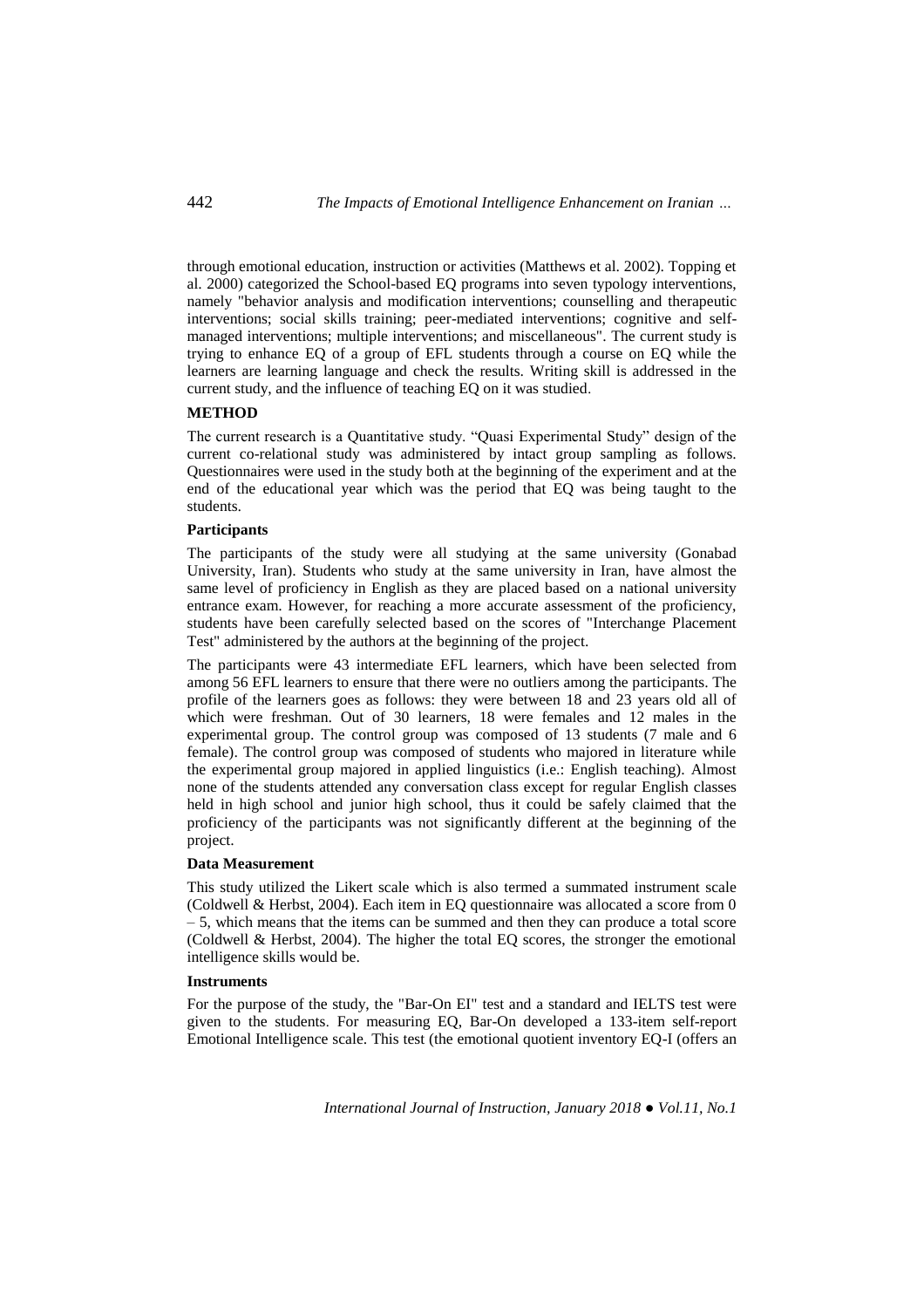estimate of EQ including 5 major scales and 15 subscales (using a five-point Likert Scale ranging from 'Never' to 'Always'). In the current study, the Persian version of the test was applied. Dehshiri (2003) asserted that the Persian version of the test is both valid and reliable considering Iranian culture. Estimated via Cronbach's alpha, the total reliability of the questionnaire was 0.82. Before measuring EQ, an IELTS test was given to the students to measure writing skill separately. Then EQ class started adjacent to their regular class in Conversation. At the end of the semester, the same IELTS test was given to the students as post test to measure their progress in writing skill and simultaneously their EQ was measured through the same questionnaire to examine whether their EQ has changed at all, or not.

### **Data Collection**

The study was carried out at the state university of Gonabad, Khorasan-Razavi province in Iran during two semesters of one educational-year (2016-2017). Learners were first instructed on what is the project and what is supposed to be done. They were made acquainted with the questionnaire (the Bar-On EQ test), and the activities they would do to enhance their emotional intelligence and the advantages of EI to make them more willing to participate in the study. Then "Interchange Placement" test was administered to make sure that the proficiency level of the students is almost the same and there would be no outliers. After the evaluation of the answers few students who were very weak or advanced were eliminated from the study, and intermediate students were selected to participate in an IELTS test in order to measure their ability in writing skill. IELTS results on writing skill were scored by two raters in order to increase the interrater reliability of the scores; then, the average of two different scores was used as the writing score for each student. The results of IELTS test which was administered as pretest, almost confirmed the results of Interchange Placement test. Then students were given instruction on EQ, what it is and how we can make a change. Some sessions were assigned to making the learners familiar with emotional intelligence and then practice on that was started. The topics for writing assignments were chosen based on emotional issues like: "Anger and how to control it? Include in your essay: What do you do while you are angry? What makes you angry? What was the last time you got angry? What was the most extreme reaction you did in case of getting angry?"

And questions like the above-mentioned ones were assigned to learners as homework for other sessions. After writing about the topics which were mostly emotional ones, students were asked to discuss their feelings and experience inside the class and share their knowledge with the classmates. Beside this experimental group, a control group answered the same IELTS test as pretest and posttest in the same period of time. In order to increase the accuracy of the research, EQ questionnaires were filled by the participants in the control group both at the beginning of the semester and at the end. They also participated in the same "Interchange Placement Test" and IELTS test, both at the beginning and the end of the educational year. Thus, the study was done through enhancing EI in treatment group while measuring the progress in both EI and writing skill, and observing the progress of EI and writing skill in a similar classroom which is the control group and received no instruction on EI. The materials were selectively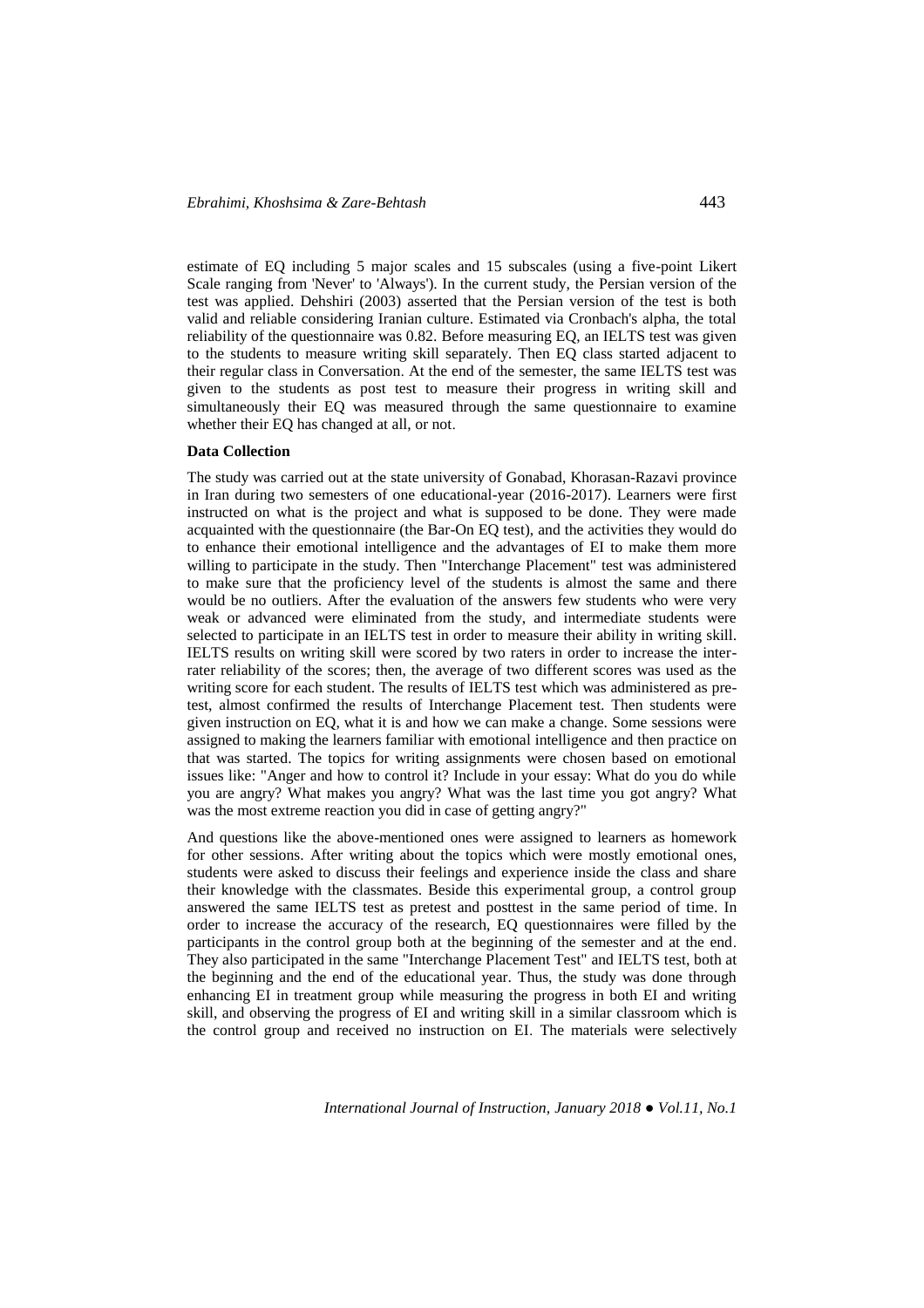# 444 *The Impacts of Emotional Intelligence Enhancement on Iranian …*

chosen from a manual of teaching EQ to the leaders and some changes and adaptations were made to gear the manual to students who will be the leaders of their own classroom as teachers. The title of the manual is *"50 Activities for Developing Emotional Intelligence"* written by Adele B. Lynn. As the author describes the book, it is a collection of activities perfect for skill-building on self-awareness and control, empathy, social expertness, personal influence, mastery of vision and more. A sample lesson extracted from the book (P: 229) is as follows:

### **Picture Yourself**

### **EQ Target / Self-Awareness and Control**

| Empathy | <b>Social Expertness</b> | $\vee$ Personal Influence | $\blacktriangleright$ Mastery of Vision |
|---------|--------------------------|---------------------------|-----------------------------------------|
|         |                          |                           |                                         |

## **Objectives**

• To help participants prioritize their energy

• To help participants determine what actions could best further their vision

**Estimated Time:** 35–45 minutes

**Materials:** Emotional Intelligence Exercise #40

**Uses:** • Training workshops on leadership

**Difficulty:** Medium

#### **Coaching Tips for the Trainer**

If only there were enough hours in the day, then the teacher would have time to do everything necessary to further the vision. Of course, all teachers face difficult priorities and tasks competing for their attention. However, fueling the vision is essential. Teachers must have and demonstrate passion toward the vision every day. This exercise is aimed at helping teachers visualize themselves doing positive actions. Visualizing oneself in successful situations helps people to commit to goals and also helps motivate people. Those who visualize themselves taking positive steps to achieve their goals are more apt to act on the visualizations.

#### **Trainer's/Coach's Notes**

|                                                                                                       | Approximate |
|-------------------------------------------------------------------------------------------------------|-------------|
|                                                                                                       | Time        |
| 1. Overview: Explain to the individual or group that visualizing is a powerful tool for               |             |
| development. Tell the group that many great athletes use visualization to improve their skill.        | 1 minute    |
| 2. <b>Purpose:</b> "The purpose of this exercise is to help you to picture yourself doing things that |             |
| further your goals in the workplace. By using visualization, you will picture yourself taking         |             |
| positive actions that will serve to promote your vision with your employees. For example, if          | 2 minutes   |
| you think that you need to stop to talk to people more frequently as you walk through the             |             |
| work area, visualizing this activity will help you remember to do so. Visualizing it will also        |             |
| help you to know what to say, how to say it, and to whom you want to speak. Visualization             |             |
| serves as the mind's cue to take the action that was mentally rehearsed.                              |             |
| <b>3. Give Directions:</b>                                                                            |             |
| A. Give the participant (s) Exercise #40.                                                             |             |
| B. Instruct participants to visualize themselves having unlimited energy to do what is                | $20 - 30$   |
| required to move their goals forward.                                                                 | minutes     |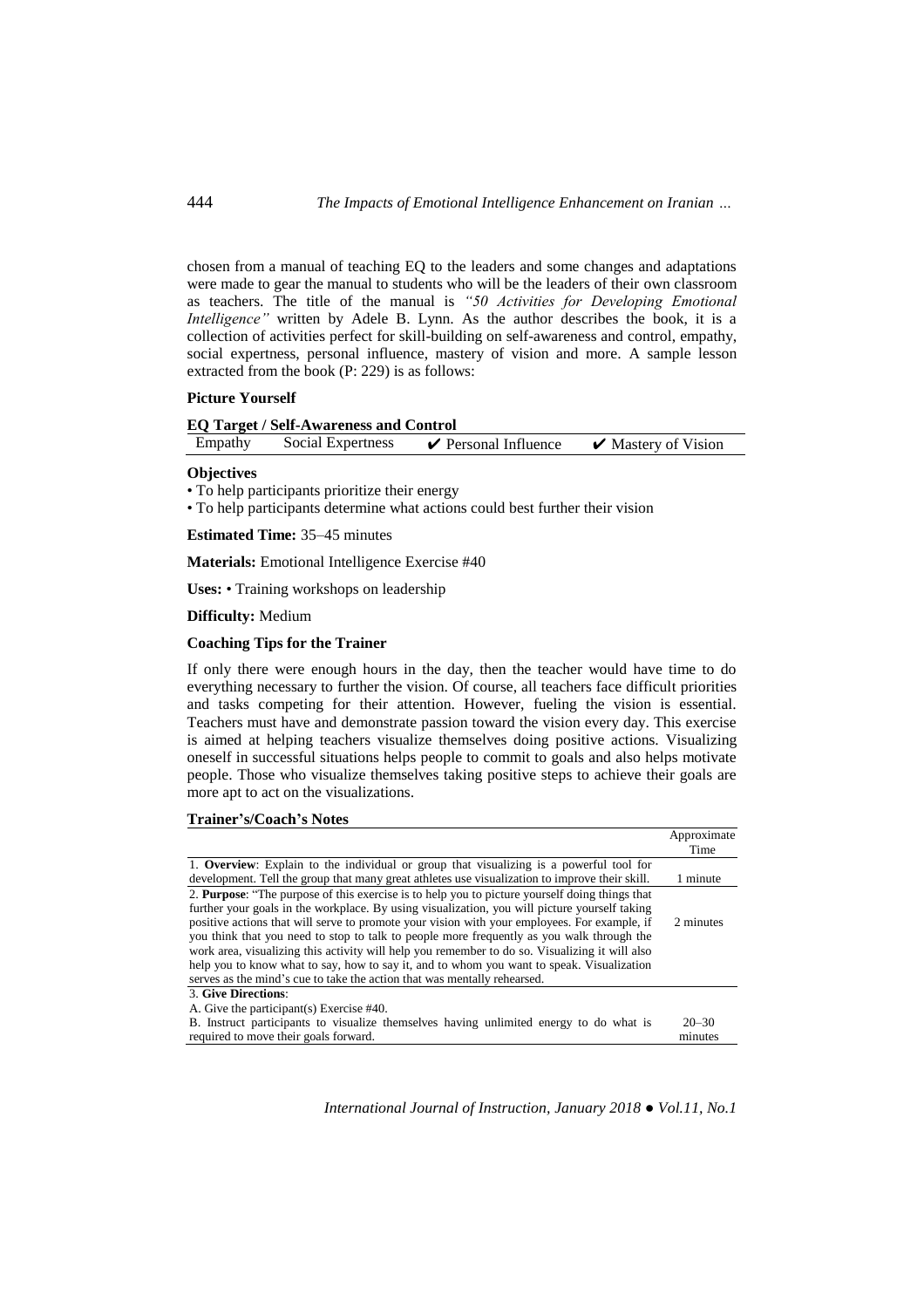| C. Ask them to see themselves as a leader with unlimited energy and stamina.              |            |
|-------------------------------------------------------------------------------------------|------------|
| D. Ask participants to state what they see themselves doing each day that they currently  |            |
| don't have time to do.                                                                    |            |
| E. Ask participants to very clearly picture themselves doing things that are moving their |            |
| work unit toward their goals.                                                             |            |
| F. Ask participants to write down what they pictured themselves doing during the          |            |
| visualization.                                                                            |            |
|                                                                                           |            |
| 4. <b>Debrief</b> by asking the following questions:                                      |            |
| A. What obstacles are holding you back from the actions you saw in your visualization?    | 15 minutes |
| B. What benefits would occur if you acted on the visualizations?                          |            |
| C. Who could help you overcome the obstacles?                                             |            |

#### **FINDINGS**

In order to analyse the relevant data in this experiment, the Statistical Package for Social Sciences (SPSS), version 22 was employed. The level of significance was set at 0.05. Table 1 reveals descriptive statistics obtained from the control and experimental groups in EQ test at pre-test.

#### Table 1

Descriptive Statistics for the Control and Experimental Groups' Performance on EQ Test (Pre-test)

|                      | Group        |      | Minimum | Maximum | Mean         | <b>Std. Deviation</b> |
|----------------------|--------------|------|---------|---------|--------------|-----------------------|
| Pretest (EQ) Control |              |      |         | 377     | 450.61 55.44 |                       |
|                      | Experimental | - 30 | 511     | 572     | 483.56 47.50 |                       |

To ensure the normality of the distribution of the two groups at pre-test, a Kolmogorov-Smirnov test was run. The results revealed that the distribution of scores was normal in each group at pre-test (Control: N= 13, Statistic= .201, p= .155; Experimental: N= 30, Statistics= .109, p= .200). Therefore, the researcher decided to use parametric statistics. In doing so, to compare the mean scores of the two groups at the pre-test, an independent samples t-test was conducted. The results of independent samples t-test for the performance of the experimental and control groups at the pre-test of EQ revealed that there was no significant difference between the EQ mean scores of the two group at the beginning (t=  $-1.986$ , p=  $.054$ ).

Descriptive statistics obtained from the control and experimental groups for the writing skill at the beginning of the experiment is shown in Table 2.

Table 2

Descriptive Statistics for the Control and Experimental Groups' Performance on the Writing Test (Pre-test)

|                            | Group                | Minimum |     |      | Maximum Mean Std. Deviation |
|----------------------------|----------------------|---------|-----|------|-----------------------------|
| Pre-Test (Writing) Control |                      | 13 3.25 | 4.5 | 3.88 |                             |
|                            | Experimental 30 3.25 |         |     | 4.06 | .66                         |

The results of Kolmogorov-Smirnov revealed that the distribution of scores was normal in the control group ( $N= 13$ , Statistic= .221,  $p= .081$ ); however, it was not normal in the experimental group at the pre-test ( $N=$  30, Statistics= .307, p= .000). Therefore, nonparametric statistics was run. The results of Mann-Whitney Test for the performance of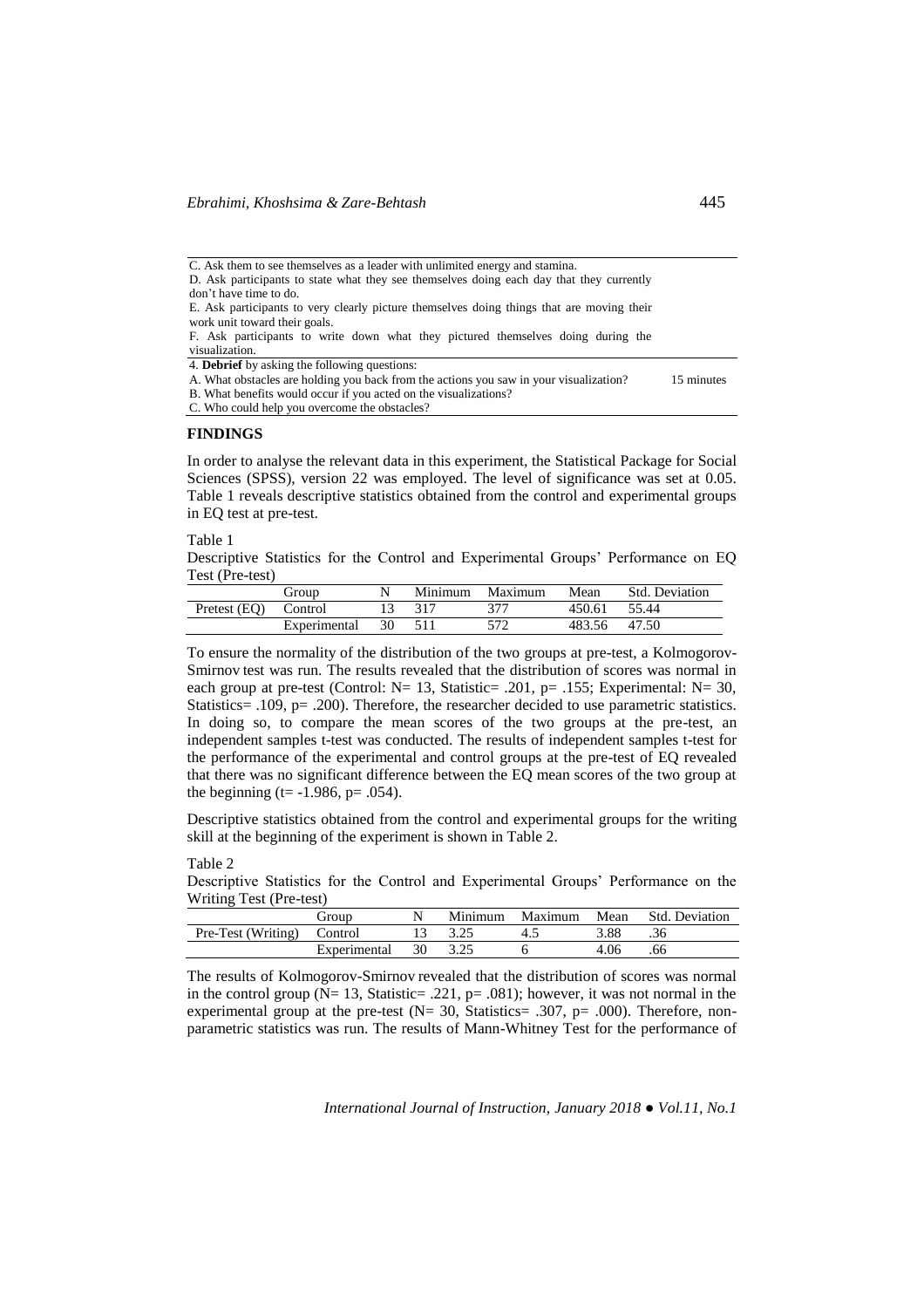the experimental (Mean Rank= 20.38) and control (Mean Rank= 22.70) groups at the pre-test of the writing skill indicated that there was no significant difference between the mean scores of the two groups at the beginning ( $U = 174$ , p= .565).

Descriptive statistics obtained from the control and experimental groups for the writing skill at the post-test is shown in Table 3.

#### Table 3

Descriptive Statistics for the Control and Experimental Groups' Performance on Writing Test (Post-test)

|                     | Group           | Minimum | Maximum |      | Mean Std. Deviation |
|---------------------|-----------------|---------|---------|------|---------------------|
| Post-test (Writing) | Control         |         |         | 4.03 | -43                 |
|                     | Experimental 30 |         |         | 5.67 | 119                 |

The results of Kolmogorov-Smirnov test revealed that the distribution of scores was not normal in the control group  $(N= 13, Statistic=.388, p=.000)$ ; however, it was normal in the experimental group at the post-test  $(N= 30, 51)$  Statistic= .153, p= .072). Hence, the researchers employed non- parametric statistics. The results of Mann-Whitney Test for the performance of the experimental (Mean Rank= 26.93) and control (Mean Rank= 10.62) groups at the post-test of writing demonstrated a significant difference between the mean scores of the two groups ( $U = 74$ , p= .000).

Descriptive statistics obtained from the control and experimental groups' writing gain scores is shown in Table 4.

#### Table 4

Descriptive Statistics for the Control and Experimental Groups' Performance on the Writing Test (Gain Scores)

|                             | eroup        |    | Minimum | Maximum | Mean Std. Deviation |
|-----------------------------|--------------|----|---------|---------|---------------------|
| Post-test (Writing) Control |              |    |         |         |                     |
|                             | Experimental | 30 | $-2.75$ | 3.25    | -39                 |

The results of Kolmogorov-Smirnov test revealed that the distribution of gain scores was normal in the control group (N= 13, Statistic= .187, p= .200); however, it was not normal in the experimental group ( $N = 30$ , Statistic= .202, p= .003). The results of Mann-Whitney Test for the performance of the experimental (Mean Rank= 27.17) and control (Mean Rank= 10.08) groups for the writing gain scores showed that there was a significant difference between the mean scores of the two groups ( $U = 40$ ,  $p = .000$ ).

# **DISCUSSION**

The purpose of the study was to examine the effect of EQ enhancement on the progress of writing ability. It was previously proved that through teaching EQ, the emotional intelligence of the students could be increased (e.g. Goleman, 1995; Mayer et al. 1999; Jaeger, 2003; Bar-On. 1997). Based on that, it was hypothesized in the current study that writing about students' emotions and frequent use of emotional words in writing assignments via consciousness-raising upon their feelings can help them know their feelings and it consequently increasees their EQ. This kind of writing is supplementary to EQ courses. The results of this experimental study proved that both EQ and writing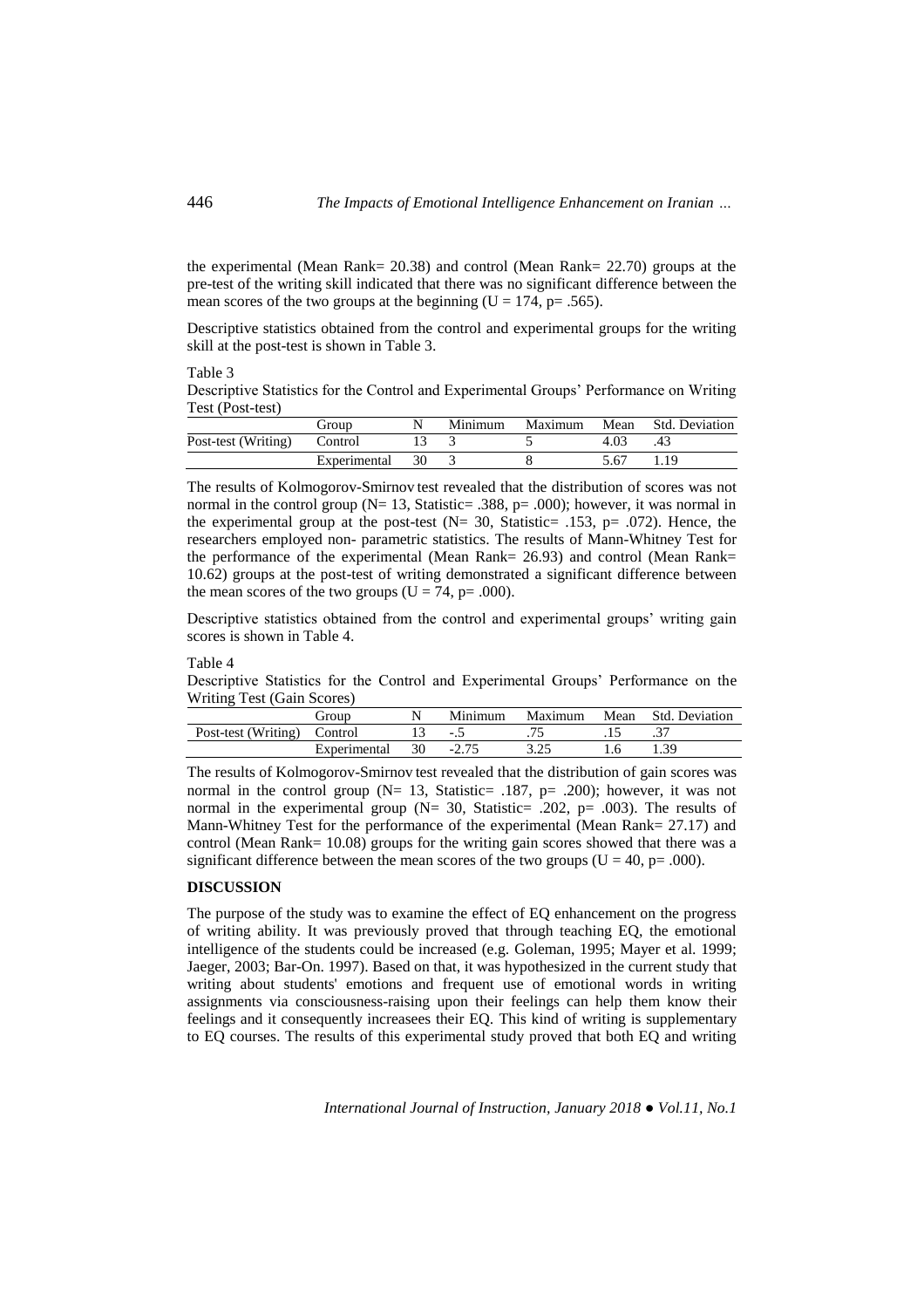skill increased significantly while there was no significant change in control group in which no treatment was done. Students were being taught by the same teacher and used the same teaching materials. Thus it is safe to conclude that the significant difference in the progress of both EQ scores and writing scores are attributed to emotional intelligence enhancement.

The findings of the study are in agreement with the findings of some researchers like Goleman (1995), Mayer et al. (1999), Jaeger (2003) who proved that EQ is educable. In the current study, EQ was taught for one educational year course and the results displayed that in control group no significant change was observed while in treatment group the EQ of the participants was significantly enhanced. Bar-On (1997), also faced the same results and then suggested that EQ keeps up growing with age and maturity and therefore can be developed. Sala (2000) trained some participants on how to develop EQ in a training program and faced similar results with what the researchers of the current study encountered. 4 weeks of instructions by Slaski and Cartwright (2002) also caused a significant change in the EQ of experimental group which is in the same line with what happened for the present study. The longitudinal studies like those of Kagan, 1998; Vaillant, 2000 were confirmed by this study.

Regarding academic achievement Pool (1997) found progress in achievements and writing skill which is a part of academic achievements. Ghabanchi and Rastegar (2014), Salahi (1998), Aghasafari (2006), and Fahim and Pishghadam (2007) also found a correlation between EQ and academic success which was confirmed in the current study. Also the results of the current study confirmed other research investigating the relationship between vocabulary learning and EQ, some of which were enumerated in previous sections of the article.

Brand (1989) theorized that writing skill is dependent upon emptions from the beginning and during writing, revising and also drafting. The findings of the current study could bring practical evidence for the theory. In the current study, significant change has been measured in the writing skill of the EFL learners who participated in the EI enhancement course contrary to insignificant change which was observed in the control group who exactly received the same academic instructions and were taught by the same teacher.

# **CONCLUSION**

As an educated guess researchers of the present study presumed that there could be a way to enhance EQ and through this increase, language in general can develop better because it is dependent on affective factors. EQ was taught and at the end of the experiment the results of the data analysis indicated a significant increase in both EQ and writing skill.

As it was not possible to have access to students with almost the same level of proficiency to teach EQ for one educational year, the sampling procedure was done based on "Intact Group" selection not random selection which could be a limitation of the study; replications of the study shall consider this limitation in order to reach a more generalizable result. The implications of the study are that first and for most, educational systems across the globe (especially in Iran) can pay more attention to the issue of EI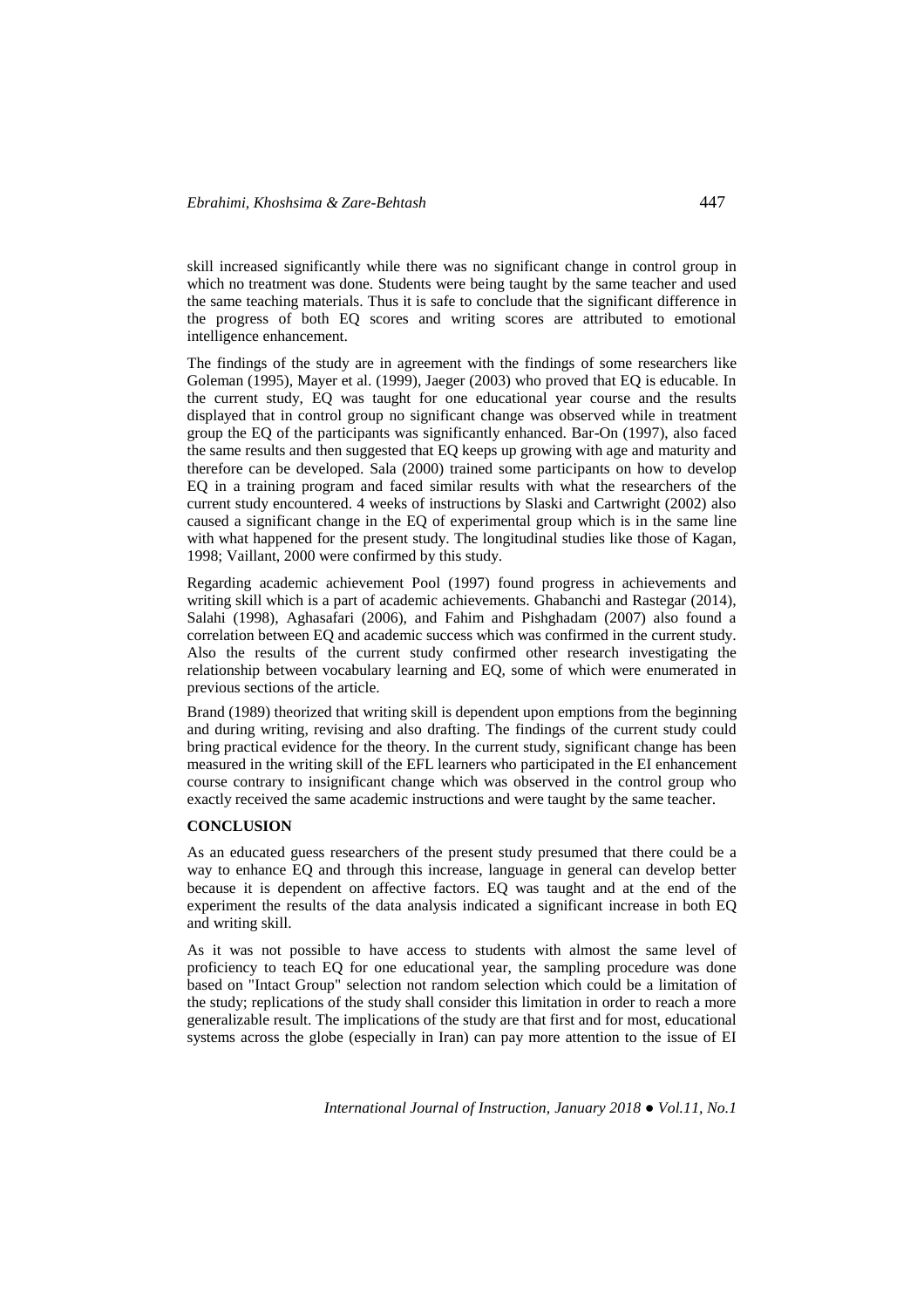and after due studies in the field and assuring of the generalizability of the results of the current study) by replication in different contexts with various participants) syllabus designers might reconsider the content of the existing syllabi. EQ can have room in new syllabi, regarding the influence of it on education. Secondly, it seems necessary to inform teachers and instructors in educational system of the influence of EQ, and thus making them informed of the role of EQ in education and success. Even if no change in syllabi would be approved, at least workshops on EQ for teachers or some in-service instructions seem to be fruitful.

## **REFERENCES**

Abdullah, M. C., Elias, H., Mahyuddin, R., & Uli, J. (2004). Emotional intelligence and academic achievement among Malaysian secondary students. *Pakistan Journal of Psychological Research*, *19*(3–4), 105–121.

Aghasafari, M. (2006). *On the relationship between emotional intelligence and language learning strategies* (Unpublished master's thesis). Allameh Tabataba'i University, Iran.

Alavinia, P., & Agha Alikhani, M. (2014). Willingness to communicate reappraised in the light of emotional intelligence and gender differences. *Procedia – Social and Behavioral Sciences, 98*, 143–152. [http://doi.org/vqg.](http://doi.org/vqg)

Asadollahfam, H., Salimi, A., & Mahmood Pashazadeh, F. (2012). Emotional intelligence, gender and vocabulary. *Procedia - Social and Behavioral Sciences, 46,*  833-837. [http://dx.doi.org/10.1016/j.sbspro.2012.05.208.](http://dx.doi.org/10.1016/j.sbspro.2012.05.208)

Bar-On, R. (1997). *Bar-On emotional quotient inventory (EQ-I): Technical manual.*  Toronto, Canada: Multi-Health Systems.

Binet, A. (1905). A propos la mesure de l' intelligence. *L' Annee Psychol*., *2*, 411–465.

Bown, J., & White, C. J. (2010). Affect in a self-regulatory framework for language learning. *System, 38*(3), 432–443. [http://doi.org/d6ss2w.](http://doi.org/d6ss2w)

Brand, A. G. (1989). *The psychology of writing: The affective experience*. New York: Greenwood.

Chao, C. (2003). *Foreign language anxiety and emotional intelligence: A study of EFL students in Taiwan*. Texas A & M University–Kingsville. Retrieved from

http://ezproxy.lib.uh.edu/Login?URL=/docview/305244027?accountid=7107

Cherniss, C. (2000). Social and emotional competence in the workplace. In R. Bar-On & J. Parker, *The handbook of emotional intelligence.* San Francisco: Jossey-Bass. pp. 433- 58.

Ciarrochi, J., & Mayer, J. (2007). *Applying emotional intelligence*: *A practitioners guide*. NY: Psychology Press, Taylor & Francis.

Coldwell, D., & Herbst, F. (2004). *Business research*. Landsdowne: Juta and Co Ltd.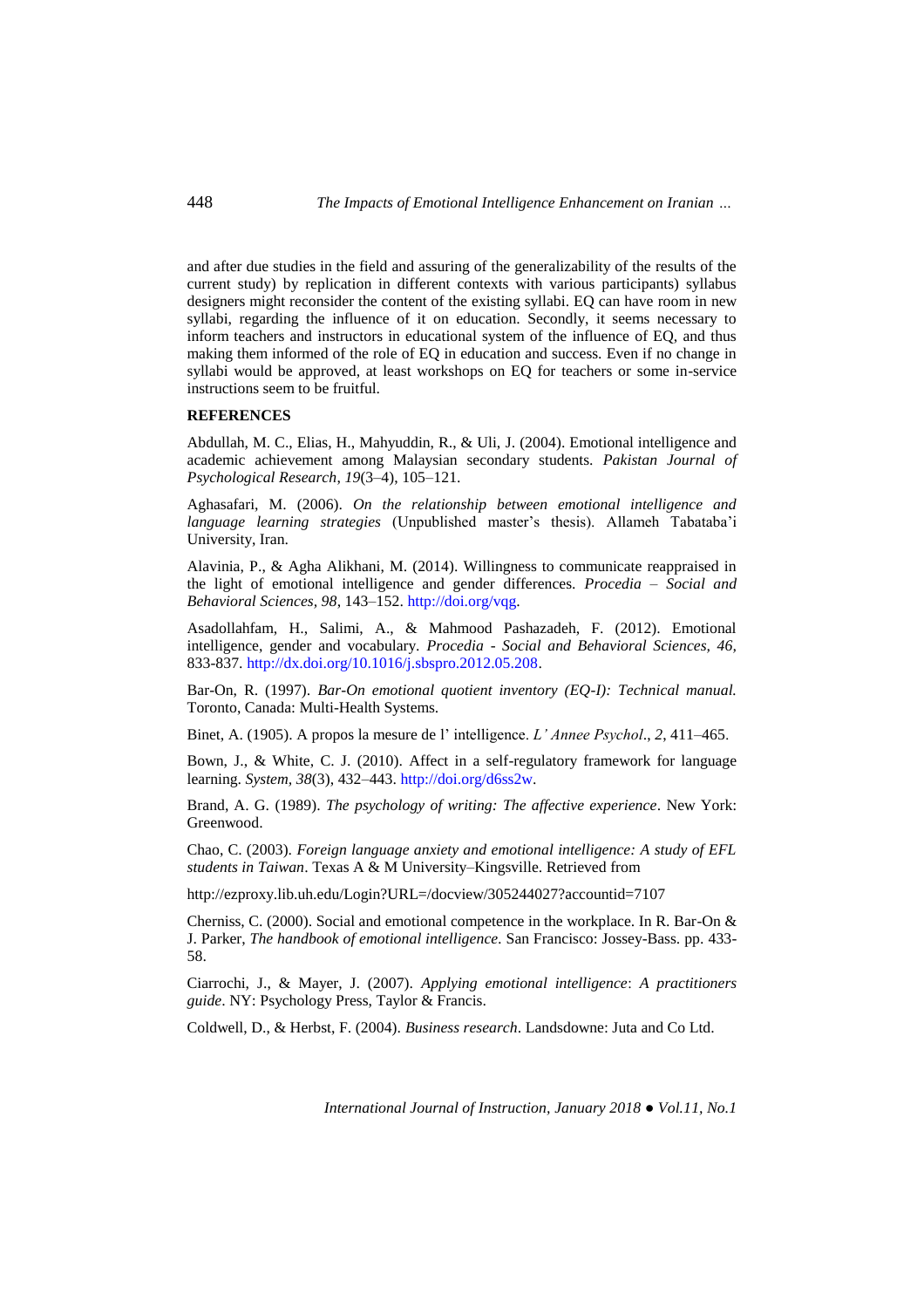Cote, S., & Miners, C. T. H. (2006). Emotional intelligence, cognitive intelligence and job performance. *Administrative Science Quarterly***,** *51*(1), 1–28.

Davis, M., (2004). *Test your EQ*. London: Piatkus.

Dehshiri, R. (2003). *The reliability and validity of EQ-I in Iran's context* (Unpublished master's thesis). Allame Tabataba'i University, Tehran, Iran.

Dornyei, Z. (2006). Individual differences in second language acquisition. *AILA Review*, *19* (1), pp. 42–68.

Doughty, C. J. (2014). *Assessing aptitude: The companion to language assessment*. New York: John Wiley & Sons.

Fahim, M., & Pishghadam, R. (2007). On the role of emotional, psychometric, and verbal intelligences in the academic achievement of university students majoring in English language. *Asian EFL Journal, 9*, 240–253.

Ghabanchi, Z., & Rastegar, R. E. (2014). The correlation of IQ and emotional intelligence with reading comprehension. *Reading, 14*(2), 135-144.

Ghanadi, Z., & Ketabi, S. (2014). The relationship between emotional intelligence and learners' beliefs about language learning: Iranian advanced EFL learners in focus. *Theory and Practice in Language Studies*, *4*(3), 518–523.

Goleman, D. (1995) (a). *Emotional intelligence*. New York: Bantam Books.

Goleman, D. (1995) (b). *Emotional intelligence: Why it can matter more than IQ*. London: Bloomsbury.

Goleman, D. (1998). *Working with emotional intelligence*. New York: Bantam Books.

Goleman, D., Boyatzis, R. E., & McKee, A. (2002). *Primal leadership: Realizing the power of emotional intelligence.* Boston, MA: Harvard Business School Press.

Goleman, D. (1998). What makes a leader? Harvard Business Review, *76*(6), 93-102.

Hargreaves, A. (2000). Mixed emotions: Teachers' perceptions of their interactions with students. *Teaching and teacher education*, *16*(8), 811-826.

Hunter, J. E., & Hunter, R. F. (1984).Validity and utility of alternative predictors of job performance. *Psychological Bulletin*, *96*, 72-98.

Imai, Y. (2010). Emotions in SLA: New insights from collaborative learning for an EFL classroom. *Modern Language Journal, 94*(2), 278–292.<http://doi.org/cqwt6x> In R. J. Sternberg (Ed.), *The handbook of intelligence* (pp. 396-420). New York: Cambridge University Press.

Jaeger, A. J. (2003). Job competencies and the curriculum: An inquiry into emotional intelligence in graduate professional education. *Research in Higher Education*, *44*(6), 615-639. doi:10.1023/A:1026119724265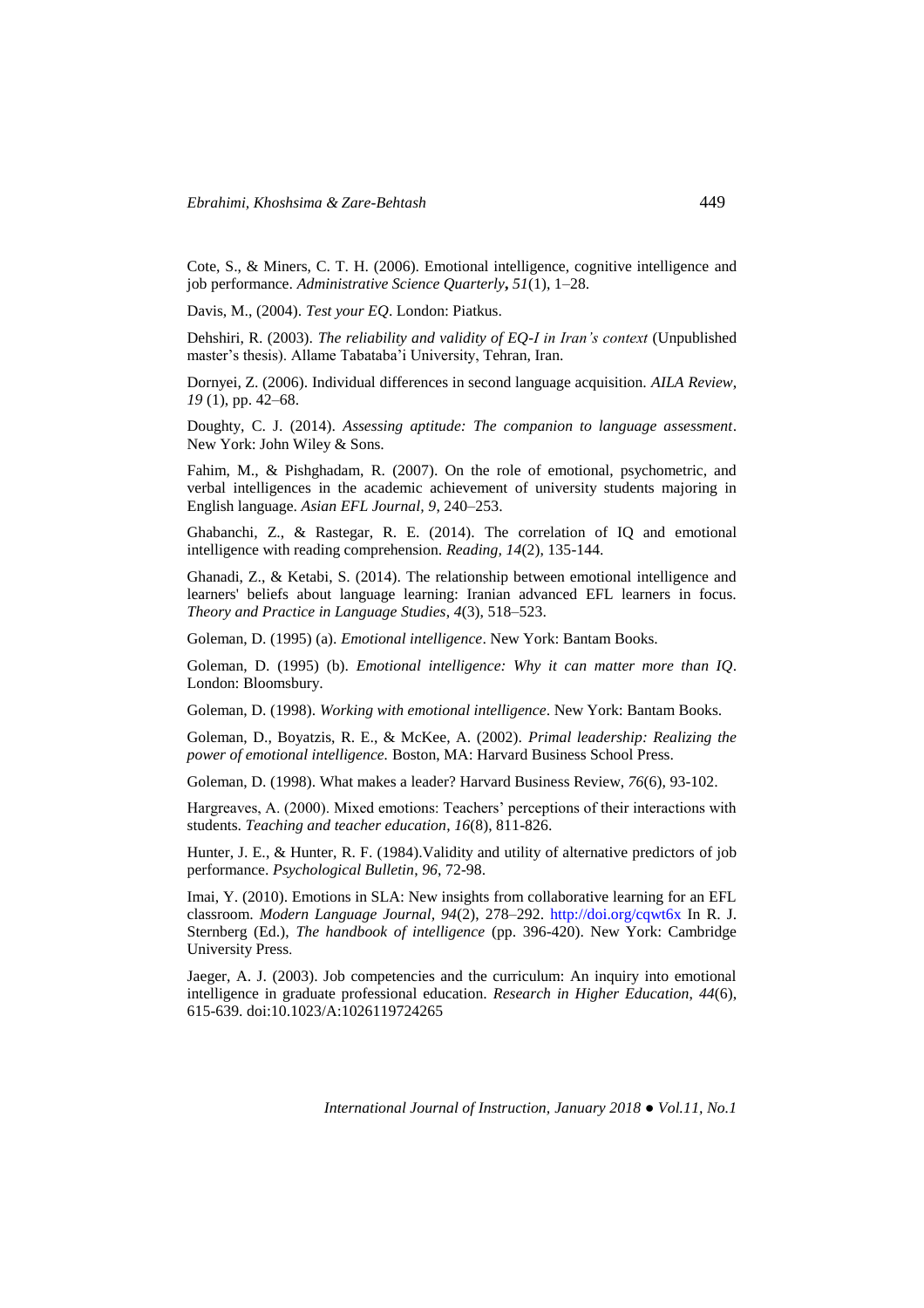Jenkins, J. M., Oatley, K., & Stein, N. L. (1998). History and culture. In J. M. Jenkins, K. Oately, & N. L. Stein (Eds.), *Human emotions: A reader* (7-12). Massachusetts: Blackwell Publishers.

Kagan, J. (1998). *Galen"s prophecy.* Boulder, CO: Westview Press.

Kusche, C. A., & Greenberg, M. T. (2001). PATHS in your classroom: Promoting emotional literacy and alleviating emotional distress. In J. Cohen (ed.), *Caring classrooms/intelligent schools: The social emotional education of young children*. New York, NY: Teachers College Press, pp. 140-161.

López, M. M. (2011). The motivational properties of emotions in foreign language learning. *Colombian Applied Linguistics Journal, 13*(2), 43–57.

Lord, R. G., DeVader, C. L., & Alliger, G. M. (1986). A meta-analysis of the relationship between personality traits and leadership perceptions: An application of validity and generalization procedures. *Journal of Applied Psychology, 71,* 402-410.

MacIntyre, P. D., Mackinnon, S. P., & Clément, R. (2009). The baby, the bathwater, and the future of language learning motivation research. In Z. Dörnyei & E. Ushioda (Eds.), *Motivation, language identity and the L2 self* (pp. 43–65). Bristol, UK: Multilingual Matters.

Matthews, G., Zeidner, M., & Roberts, R. D. (2002). *Emotional intelligence: Science and myth.* Bradford, Cambridge, MA.

Mayer, J. D., Caruso, D. R., & Salovey, P. (1999). Emotional intelligence meets traditional standards for an intelligence. *Intelligence, 27*, 267-298.

Mayer, J. D., Salovey, P., & Caruso, D. R. (2000). Models of emotional intelligence. In R. J. Strenberg (Ed.), *Handbook of intelligence* (pp. 396-420). New York: Cambridge University Press.

Mayer, J. D., Salovey, P., & Caruso, D. R. (2002). *Mayer-Salovey-Caruso emotional intelligence test: Manual. Toronto.* Canada: Multi-Health Systems.

Mayer, J. D., Salovey, P., & Caruso, D. R. (2004). Emotional intelligence: Theory, findings and implications. *Psychological Inquiry, 15*(3), 197- 215.doi:10.1207/s15327965pli1503\_02.

Mayer, J. D., & Salovey, P. (1997). What is emotional intelligence? In P. Salovey& D. Sluyter (Eds.), *Emotional development and emotional intelligence: Implications for educators* (pp. 3-31). New York: Basic Books.

Mayer, J. D., Salovey, P., & Caruso, D. (1998). Competing models of emotional intelligence. In R. J. Sternburg (Ed.), *Handbook of human intelligence*  $(2<sup>nd</sup>$  ed.). New York: Cambridge University Press.

Mayer, J. D., Salovey, P., & Caruso, D. (2002). *MSCEIT user's manual.* Toronto, ON: Multi-Health Systems.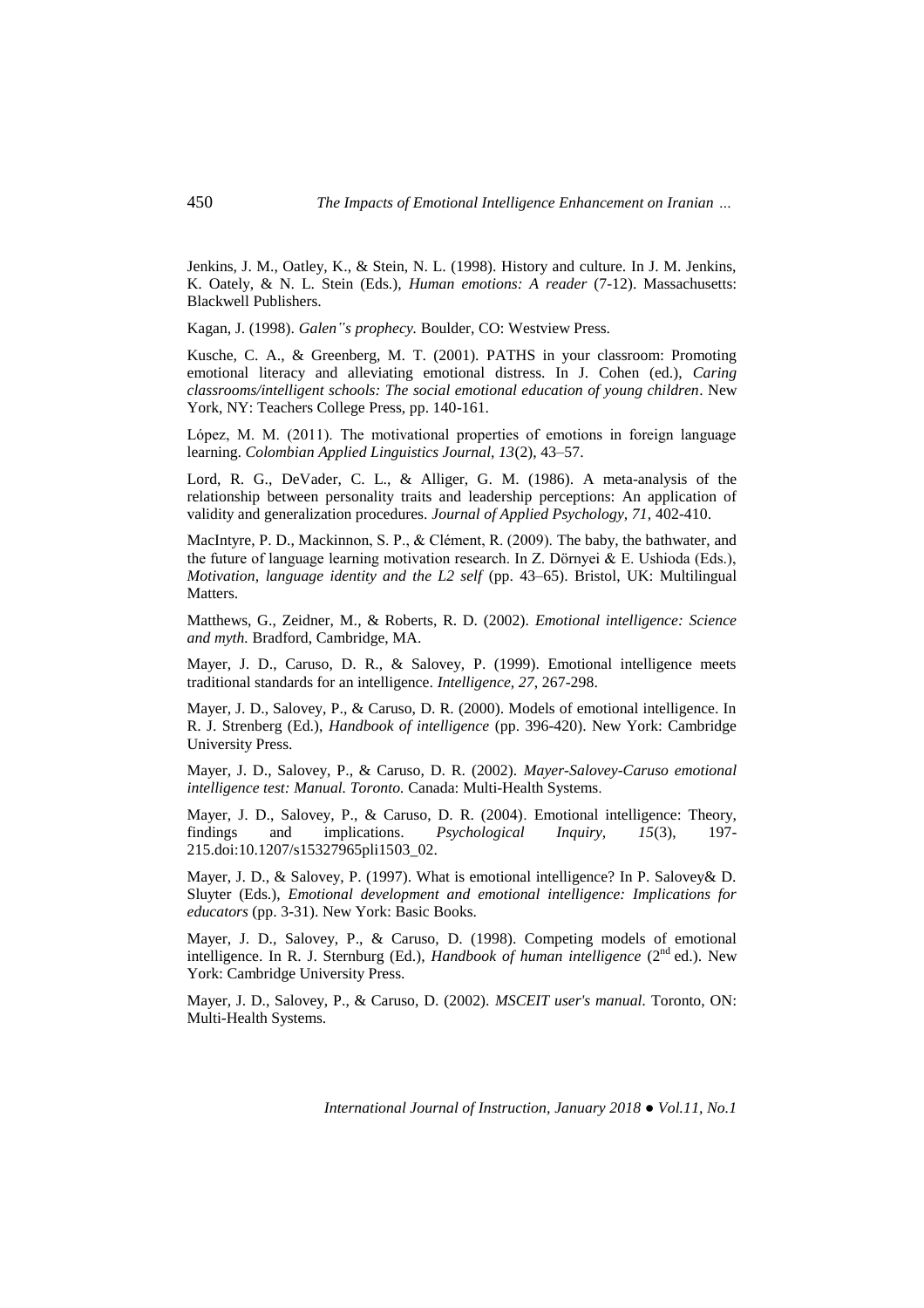Mayer, J. D., Roberts, R. D, & Barasade, S.G. (2008). Human abilities: Emotional intelligence. *Annual Review of Psychology*, *59*, 507–536. [doi:](https://en.wikipedia.org/wiki/Digital_object_identifier)[10.1146/annurev.psych.59.103006.093646.](https://dx.doi.org/10.1146%2Fannurev.psych.59.103006.093646)

Mayer, J. D., Salovey, P., Caruso, D. R., & Sitarenios, G. (2003). Measuring emotional intelligence with the MSCEIT V2.0. *Emotion 3*, 97–105. [doi](https://en.wikipedia.org/wiki/Digital_object_identifier)[:10.1037/1528-](https://dx.doi.org/10.1037%2F1528-3542.3.1.97) [3542.3.1.97.](https://dx.doi.org/10.1037%2F1528-3542.3.1.97)

Mckenna, J., & Webb, J. (2013). Emotional intelligence. *British Journal of Occupational Therapy 76*(12), 560.

Meng, X., & Wang, Q. (2006). Psychological factors and teachers' language*. Foreign Language Journal*, *4*(5), 70-73.

Parker D. A. J., Summerfeldt J. L., Hogan G. M., & Majeski A. S. (2004). Emotional intelligence and academic success: Examining the transition from high school to university. *[Personality and Individual Differences](http://www.sciencedirect.com/science/journal/01918869)*, *36*[\(1\)](http://www.sciencedirect.com/science/journal/01918869/36/1), 163-172.

Pekrun, R., & Frese, M. (1992) Emotions in work and achievement. In C. L. Cooper and I. T. Robertson (Eds.), *International review of industrial and organisational psychology*, *7*, pp. 153-200, Chichester, UK: Wiley

Petrides, K. V., Frederickson, N., & Furnham, A. (2004). The role of trait emotional intelligence in academic performance and deviant behavior at school. *Personality and Individual Differences, 36*(2), 277–293.

Pishghadam, R. (2007). *On the influence of emotional and verbal intelligences on second language learning (*Unpublished doctoral dissertation). Allame Tabataba'ii University, Tehran, Iran.

Pishghadam, R. (2009). A quantitative analysis of the relationship between emotional intelligence and foreign language learning. *ElectronicJournal of Foreign Language Teaching, 6*(1), 31–41.

Pishghadam, R. (2009). Emotional and verbal intelligences in language learning. *Iranian Journal of Language Studies, 3*(1)*,* 43–64.

Pool, C. R. (1997). Up with emotional health. Edu*. Leader*, *54*, 12-14.

Po-Ying, L. (2006). Multiple intelligences theory and English language teaching. Retrieved fro[m www.360doc.com/content/06/0513/22/3147\\_115405.shtml.](http://www.360doc.com/content/06/0513/22/3147_115405.shtml)

Razavi, R. (2014). EFL teachers' emotional intelligence and their personality types: Exploring possible relations. *Advances in Language and Literary Studies*, *5*(2), 134– 141[. http://doi.org/vqj.](http://doi.org/vqj)

Riemer, M. J. (2003). The impact of emotional intelligence on communication in engineering education. *Proceedings of the 6th UICEE Annual Conference on Engineering Education, Cairns, Australia,* pp. 203-206.